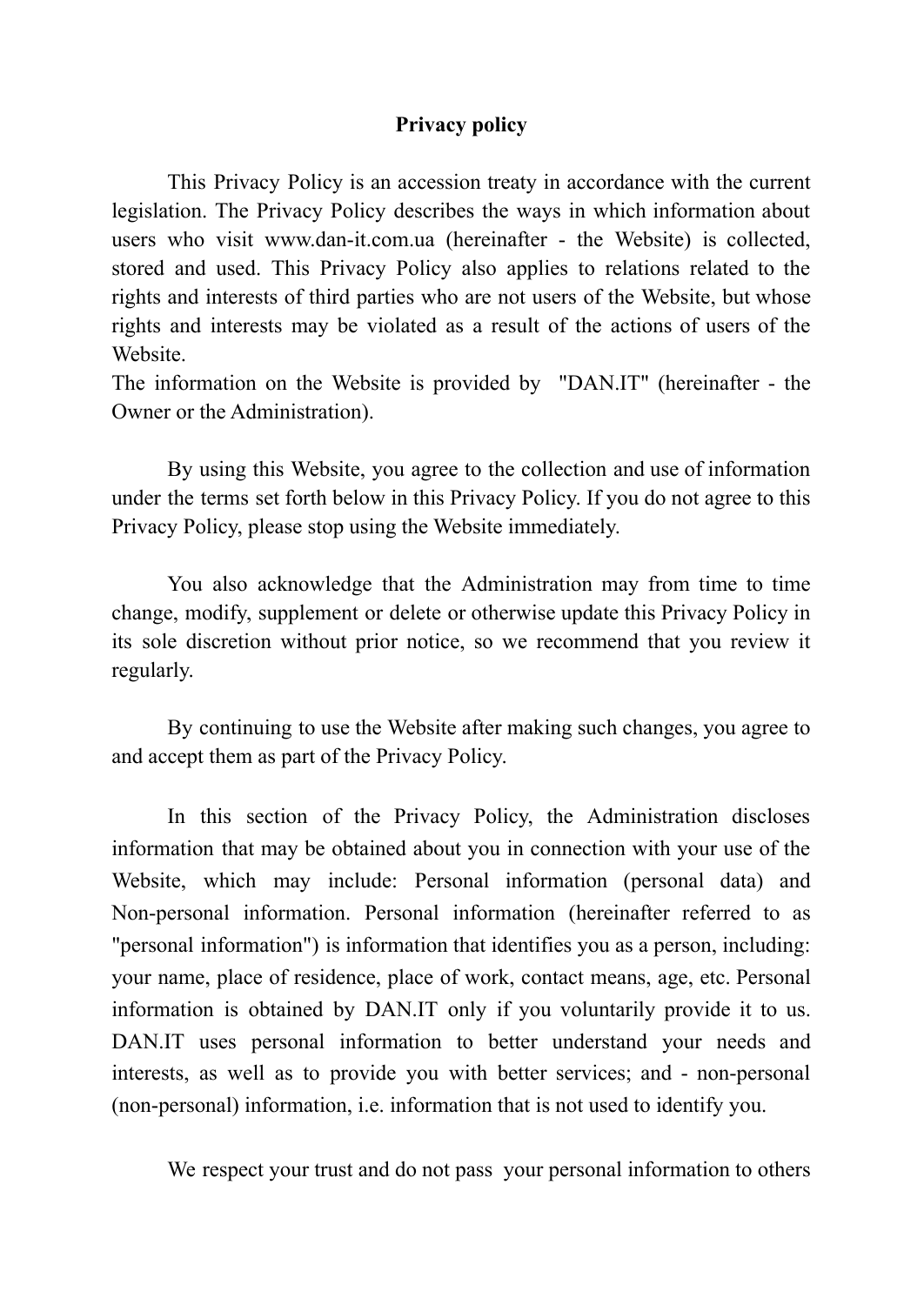without legal grounds. We may also collect non-personally identifiable information that you voluntarily provide, including information contained in the answers to questionnaires or surveys. As described below, the Administration may associate non-personal information with personal data, after which such information will become personal information. We use your personal information to the extent necessary for the proper performance of our legal duties.

By using the Website, you as a user agree and accept its rules, as well as provide permission to collect, use and distribute your personal data in the manner prescribed by the Privacy Policy. You agree to receive certain communications. In particular, the Administration may use your personal data to send you a message by e-mail or telephone number by sending a letter, sms, voice message or call about our products and services.

You can also subscribe to receive certain e-newsletters that will be sent to registered users from time to time. The Administration uses the information it collects about users of the Website, including personal information, to evaluate and improve the effectiveness of the Website and its content, in order to develop new programs, services and to analyze the market. We will not sell, share or otherwise distribute your Personal Information to third parties except with your consent or on the terms and conditions and except as provided in this Privacy Policy.

Personal data may also be transferred to third parties, without further notice to you of such transfer, subject to applicable law. In addition, Personal Data may be disclosed to a third party without further notice to you of such transfer, if the Administration is required to do so by applicable law, court decision or government act, or if such disclosure is necessary in other cases to facilitate any transfer. any lawful investigation or proceeding in Ukraine or abroad.

Your personal information is protected in accordance with the current legislation. Users are responsible for maintaining the security of credentials to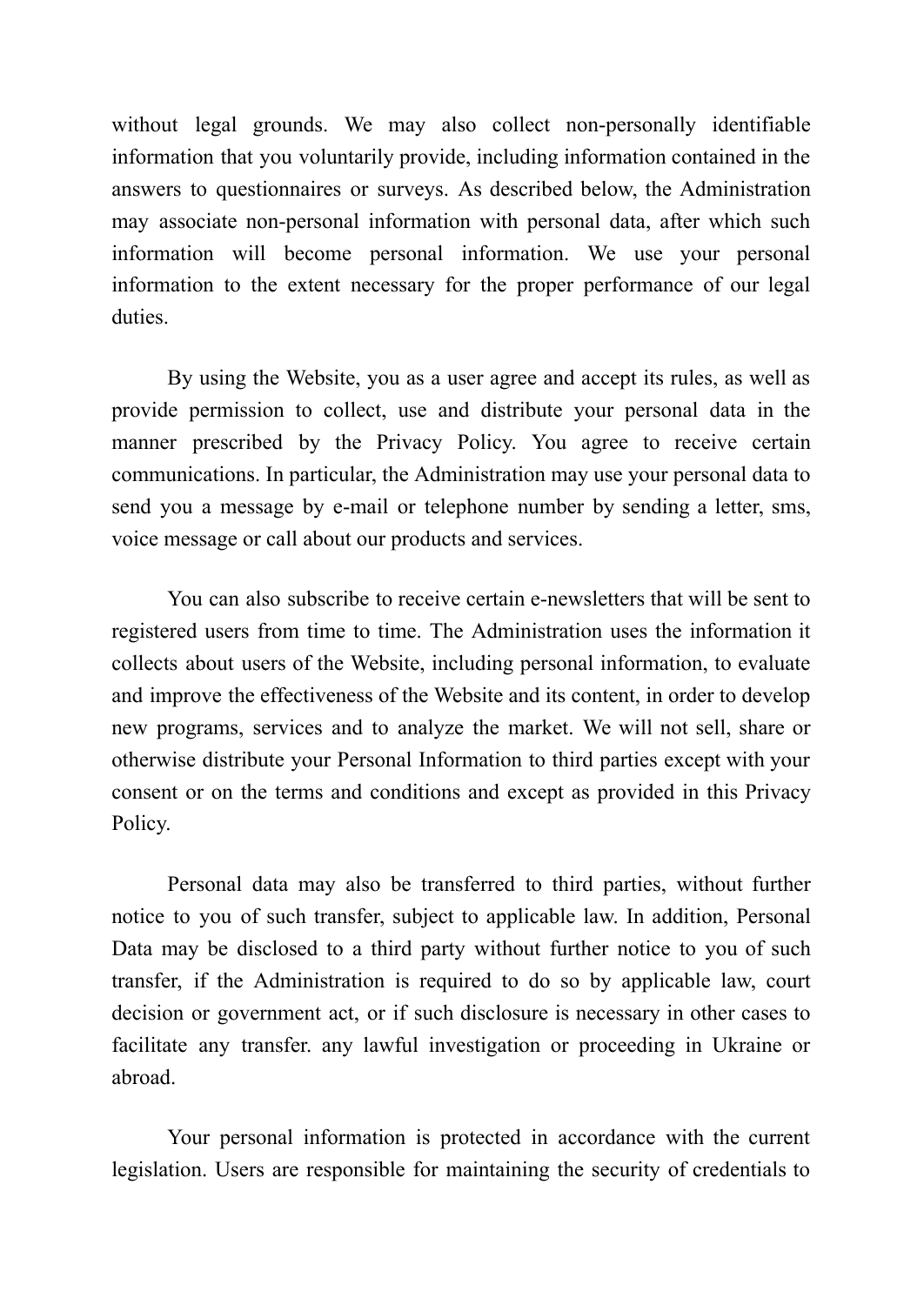log in to the Website. In turn, to ensure the security and confidentiality of Personal Data collected by the Administration online, the Administration uses data networks protected, inter alia, by a network protection device adopted as an industry standard, and password protection.

In the course of working with your Personal Data, the Administration takes measures designed to protect information from loss, misuse, unauthorized access, disclosure, alteration or destruction. You acknowledge and agree that any information submitted to the Website may be read or intercepted by others, even if there is a special message about the encrypted type of transmission.

Processing of Personal Data is carried out in data centers, where the equipment that ensures the functioning of the Website is located. When the Administration processes Personal Data, it takes measures to ensure the accuracy and timeliness of your Personal Data for the purposes for which it was collected.

The Website dan-it.com.ua uses cookies and data about visitors to the Google Analytics service. This data is used to collect information about the actions of visitors to the Website in order to improve its content, improve the functionality of the Website, create quality content and service for visitors.

You can change your browser settings at any time. For the browser to block all cookies or notify you when such cookies are sent. Keep in mind that some features and services may not work properly.

If you want to contact the Administration for the use and clarification of your Personal Data, or object to the processing of your Personal Data, please send an email to: info@dan-it.com.ua. If you contact the Administration, please indicate what information you request to correct, update or delete, together with the appropriate disclosure of your identity.

If the Administration deletes your account, the Administration reserves the right to retain certain demographic information about you for the purpose of improving the product.